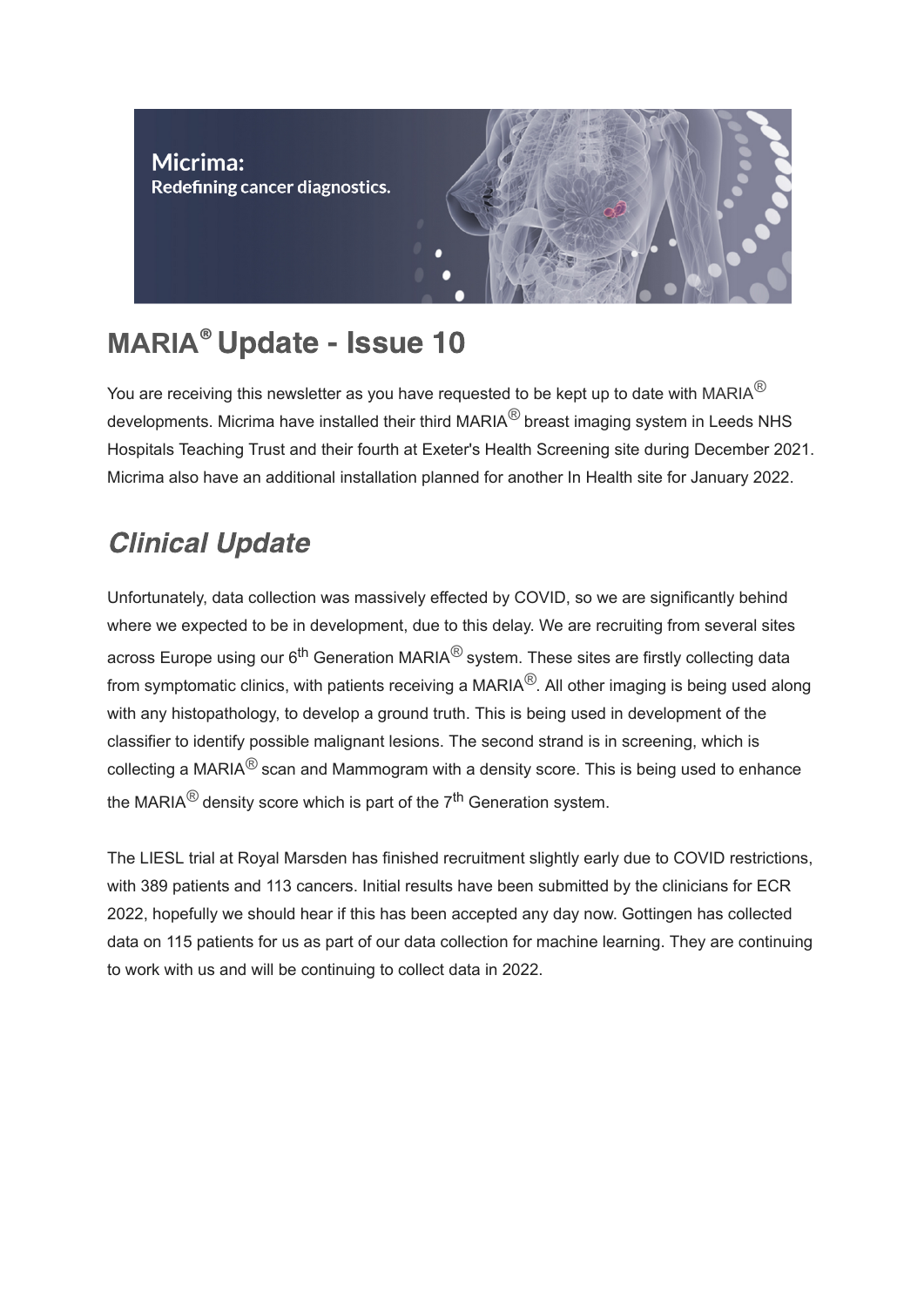

The Athens system was installed in the autumn. Dr Lazarou and his team are collecting data for machine learning and for our density work. This will continue in 2022 and we are in discussion with Dr Lazarou about a possible second site. Our system in Leeds has now been installed. The operator has been trained and the plan is to begin recruitment this month. Dr Nisha Sharma is PI at this site and they will be collecting data for machine learning and density work.

We have two in health sites identified for collecting data for the density work from screening sites. The first of these, our fourth site, has been installed in the Exeter screening site and the fifth will be installed in the Romford site in early January.

We aim to collect 1000 data sets from these sites by the middle of 2022. If you are interested in becoming a data collection site for us, please get in touch via email to info@micrima.com. We will be expanding data collection further in 2022.

## *MARIA 7 ®*

Micrima have developed a  $7^{\sf th}$  generation system which includes improvements suggested by radiologists, MARIA<sup>®</sup> operators and patients.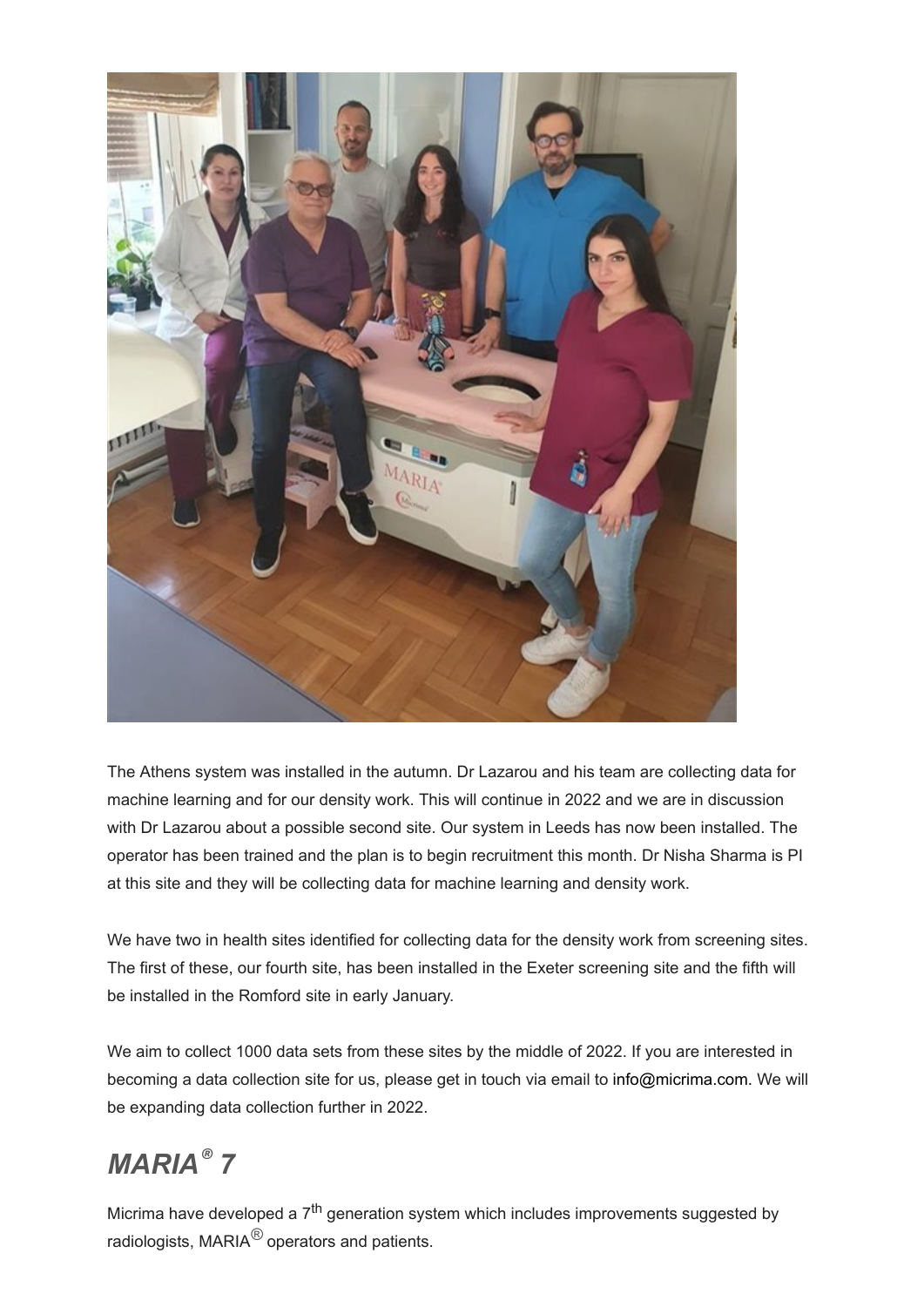The main developments are:

- Improved Cancer Detection
- MARIA<sup>®</sup> Density Score
- Enhanced User Comfort
- Future Enabled to Accommodate Software Updates

This system has been submitted for CE marking and we are awaiting a response from our approval body.



#### *Clinical Presentations of MARIA 7 ®*

There have been limited opportunities to present at congresses due to COVID since our last newsletter. We have attended the Medical Imaging Conference in Birmingham, UK and have been involved in a number of virtual presentations and podcasts.

Dr Nisha Sharma, Director of Breast Screening and Clinical Lead for breast imaging at Leeds NHS Teaching Hospital Trust, and our Commercial Director, Elizabeth Blake presented at the NHS oncology conference earlier this year. They looked at breast density and its effect on breast [cancer. Click the link if you are interested in watching:](https://www.youtube.com/watch?v=IsQz9SZygpI) NHS Oncology convention Micrima - YouTube.